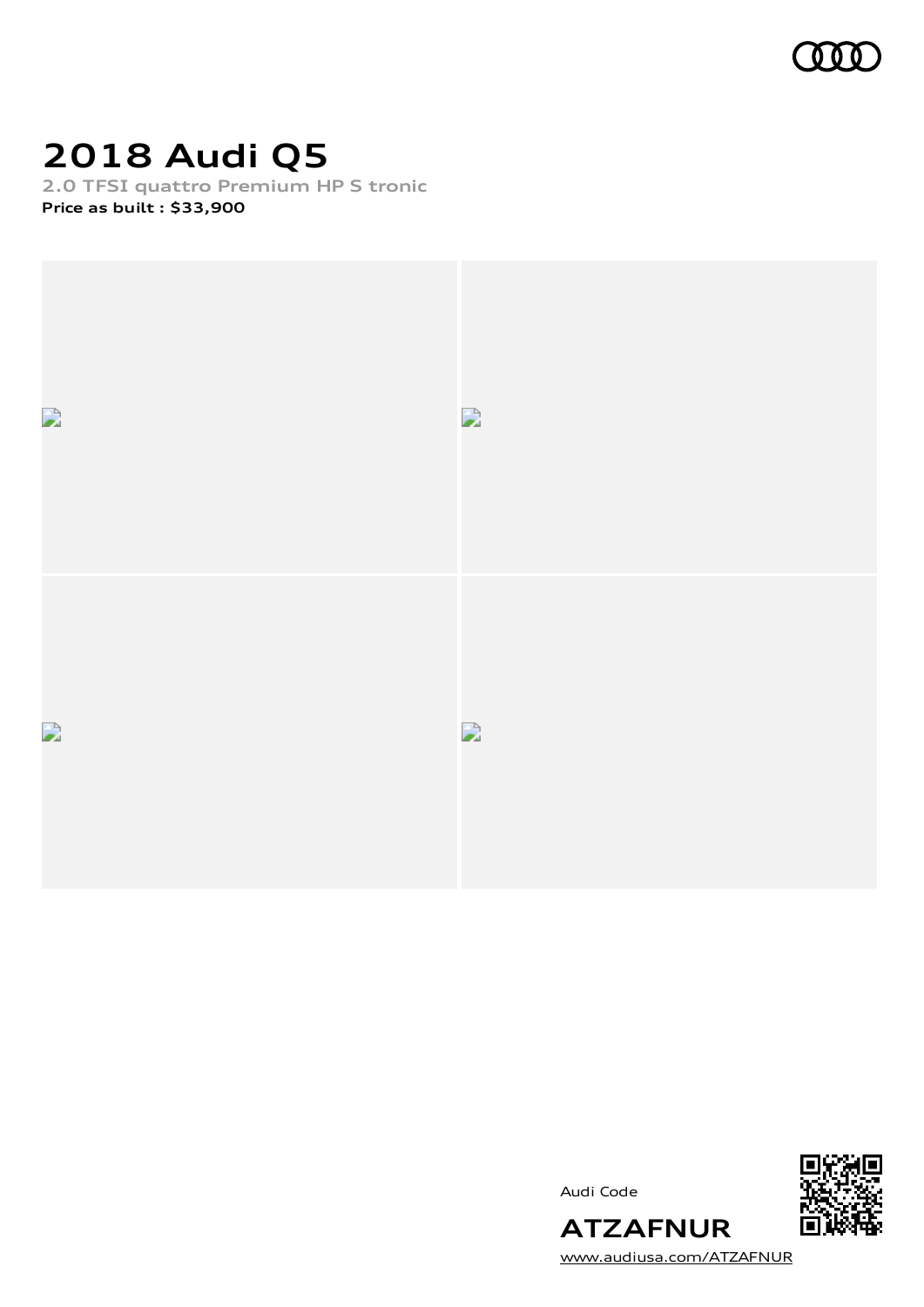### **Audi 2018 Audi Q5** 2.0 TFSI quattro Premium HP S tronic

**Price as buil[t](#page-10-0)** \$33,900

### **Exterior colour**

Brilliant Black

### **Interior colour**

| Seats     | Black |
|-----------|-------|
| Dashboard | Black |
| Carpet    | Black |
| Headliner | Gray  |

### $\overline{\phantom{a}}$

### **Further Information**

|                 | No           |
|-----------------|--------------|
| Mileage         | 38,316 miles |
| Type of vehicle | Used car     |

**Warranty**

#### **Audi Code** ATZAFNUR

**Your configuration on www.audiusa.com** [www.audiusa.com/ATZAFNUR](https://www.audiusa.com/ATZAFNUR)

**Commission number** b63deca70a0e09af5ee7

### **Technical Specifications**

| Engine type                  | Four-cylinder                                 |
|------------------------------|-----------------------------------------------|
| stroke                       | Displacement/Bore and 1,984/82.5 x 92.8 cc/mm |
| Torque                       | 273 @ 1,600 - 4,500 lb-ft@rpm                 |
| Top track speed              | 130 mph mph $1$                               |
| Acceleration (0 - 60<br>mph) | 5.9 seconds seconds                           |
| Recommended fuel             | Premium                                       |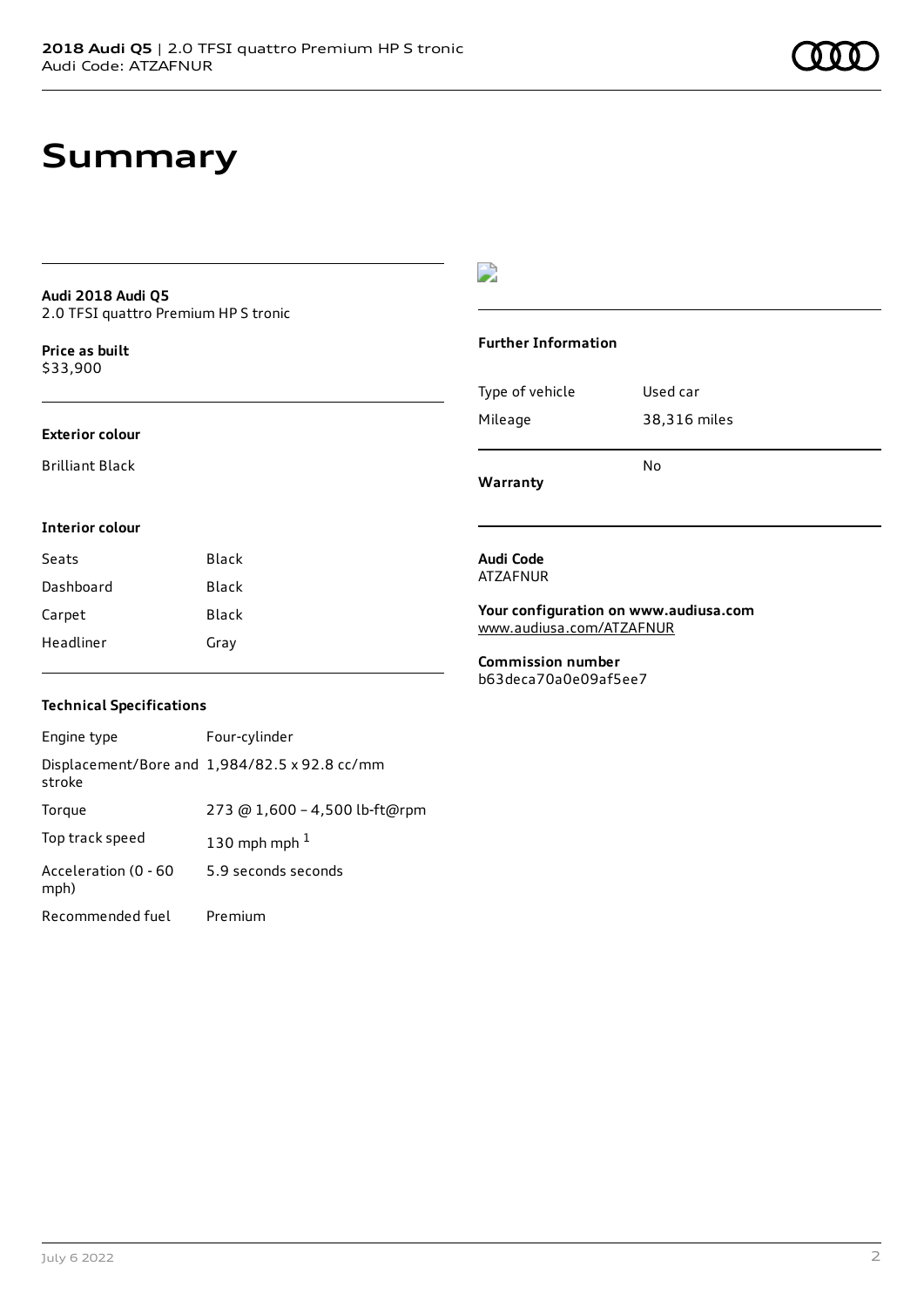# **Equipment**

Brilliant Black

19" 235/55 all-season tires

Audi advanced key-keyless start, stop and entry

Power-adjustable, auto-dimming, power-folding, heated exterior side mirrors with memory

19" 5-arm-wing design wheels

Convenience package

Panoramic sunroof

SiriusXM® Satellite Radio





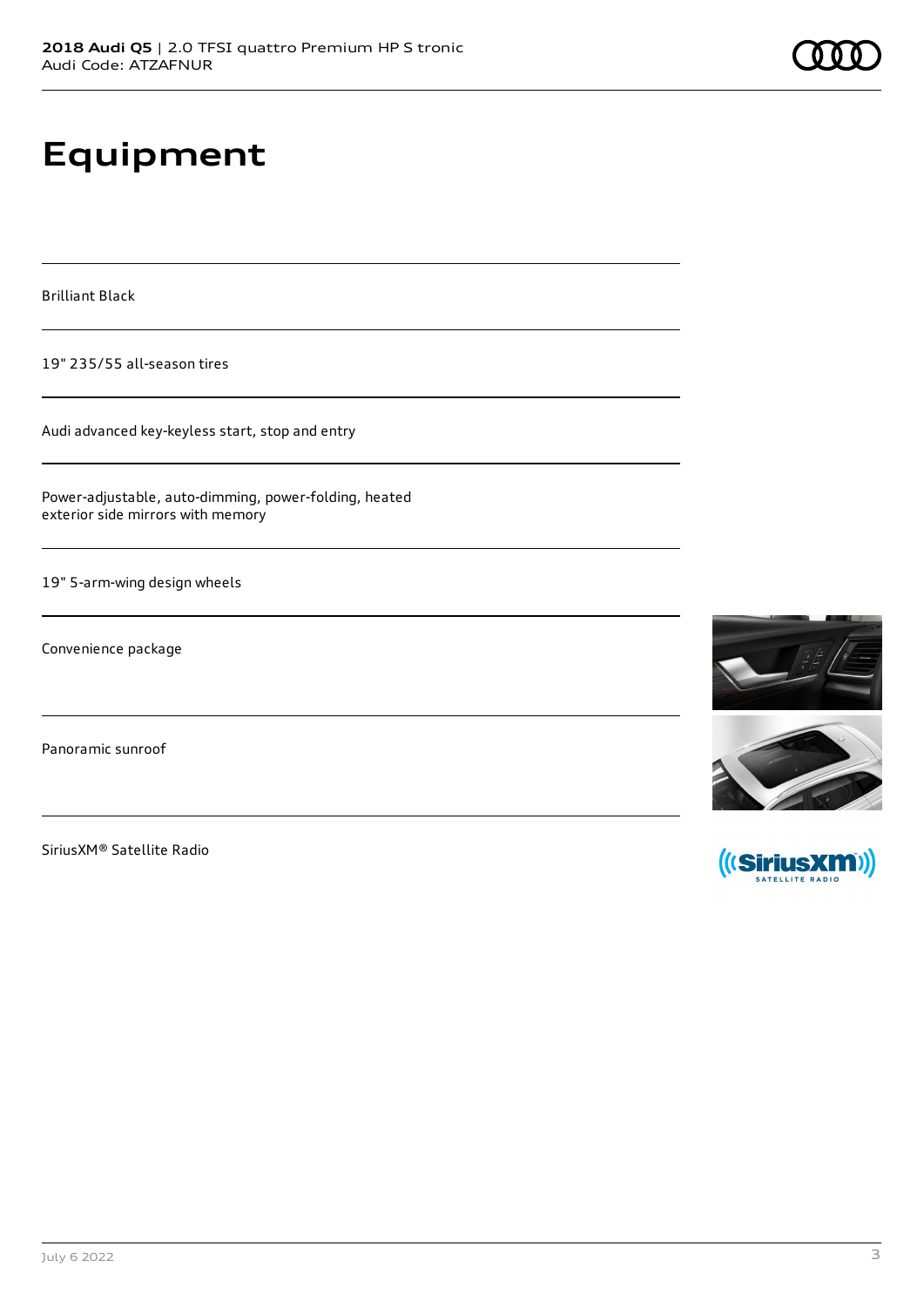| 4UB             | Driver and front passenger airbags                                  |
|-----------------|---------------------------------------------------------------------|
| UH1             | Electromechanical parking brake                                     |
| 8T <sub>2</sub> | Cruise control with coast, resume and<br>accelerate features        |
| VC <sub>2</sub> | Garage door opener (HomeLink®)                                      |
| 4H3             | Integrated child door locks in rear doors                           |
| QZ7             | Electromechanical power steering                                    |
| 7K6             | Tire-pressure monitoring system                                     |
| 4X3             | Front thorax side airbags and Sideguard®<br>head curtain airbags    |
| 8N6             | Rain/light sensor for automatic windshield<br>wipers and headlights |
| 3B7             | Lower Anchors and Tethers for Children<br>(LATCH) in rear seats     |
|                 |                                                                     |

### **Exterior**

| 1D <sub>8</sub> | Provision for towing bracket                             |
|-----------------|----------------------------------------------------------|
| 1S1             | Car jack                                                 |
| 1 B A           | Dynamic suspension system                                |
| 3S1             | Aluminum roof rails                                      |
| 511             | Adaptive rear spoiler                                    |
| 8IH             | Xenon plus headlights with LED daytime<br>running lights |
| 8SP             | LED taillights with dynamic turn signals                 |
| VW1             | Rear privacy glass                                       |
| 47F             | Black trim around exterior side windows                  |

| QE1             | Storage package                                                                     |
|-----------------|-------------------------------------------------------------------------------------|
| 4M3             | Four beverage holders                                                               |
| 7M0             | Plastic door sill inlays                                                            |
| 6NJ             | Cloth headliner                                                                     |
| 9AQ             | Three-zone automatic climate control                                                |
| 4L7             | Auto-dimming interior rear view mirror with<br>digital compass                      |
| QQ1             | LED interior lighting package                                                       |
| 1 XW            | Three-spoke multifunction steering wheel                                            |
| 7F <sub>9</sub> | Leather-wrapped gear selector                                                       |
| 4E7             | Power tailgate                                                                      |
| 5XF             | Driver and front-passenger extendable sun<br>visors with illuminated vanity mirrors |
| 3NS             | Sliding, split folding 40/20/40 rear<br>seatbacks with adjustable recline           |
| 7HA             | Without extended leather package                                                    |
| N1F             | Leather seating surfaces                                                            |

**Interior**

5MG Dark Brown Walnut Wood inlays

### **Infotainment and Driver Assistance**

| 6K9             | Audi pre sense® basic and Audi pre sense®<br>city                                                                                             |
|-----------------|-----------------------------------------------------------------------------------------------------------------------------------------------|
| 2H1             | Audi drive select                                                                                                                             |
| 7W1             | Audi pre sense® basic                                                                                                                         |
| UI <sub>2</sub> | Audi smartphone interface including Apple<br>CarPlay <sup>™</sup> and Google <sup>™</sup> Android Auto <sup>™</sup> for<br>compatible devices |
| KA <sub>2</sub> | Rear view camera                                                                                                                              |
| 9VD             | Audi sound system                                                                                                                             |

### **(1/2)**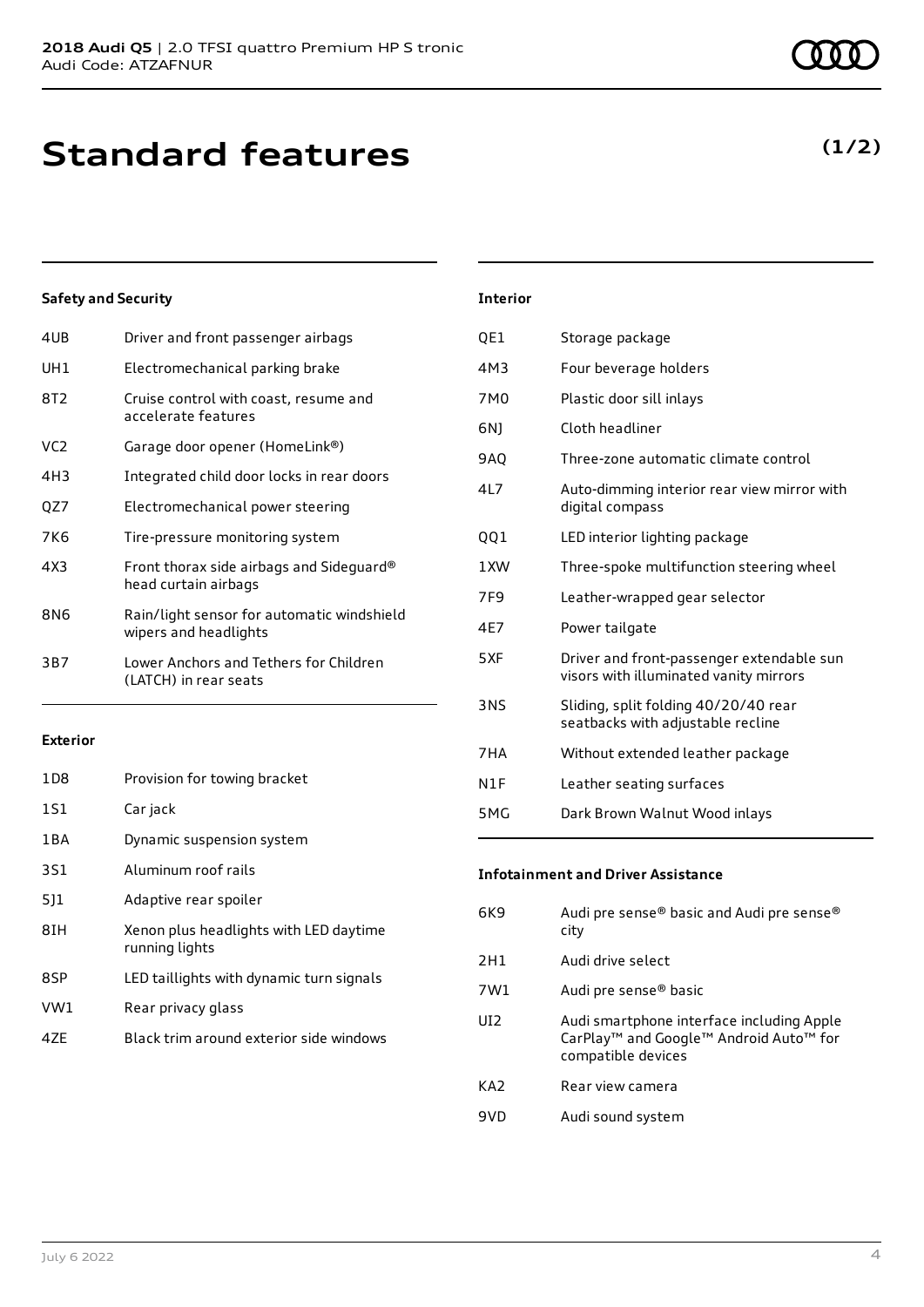**(2/2)**

## **Standard features**

### **Infotainment and Driver Assistance**

- 9S5 Driver information system
- 7UH Connectivity package
- I8S MMI® radio
- 9ZX BLUETOOTH® wireless technology preparation for compatible devices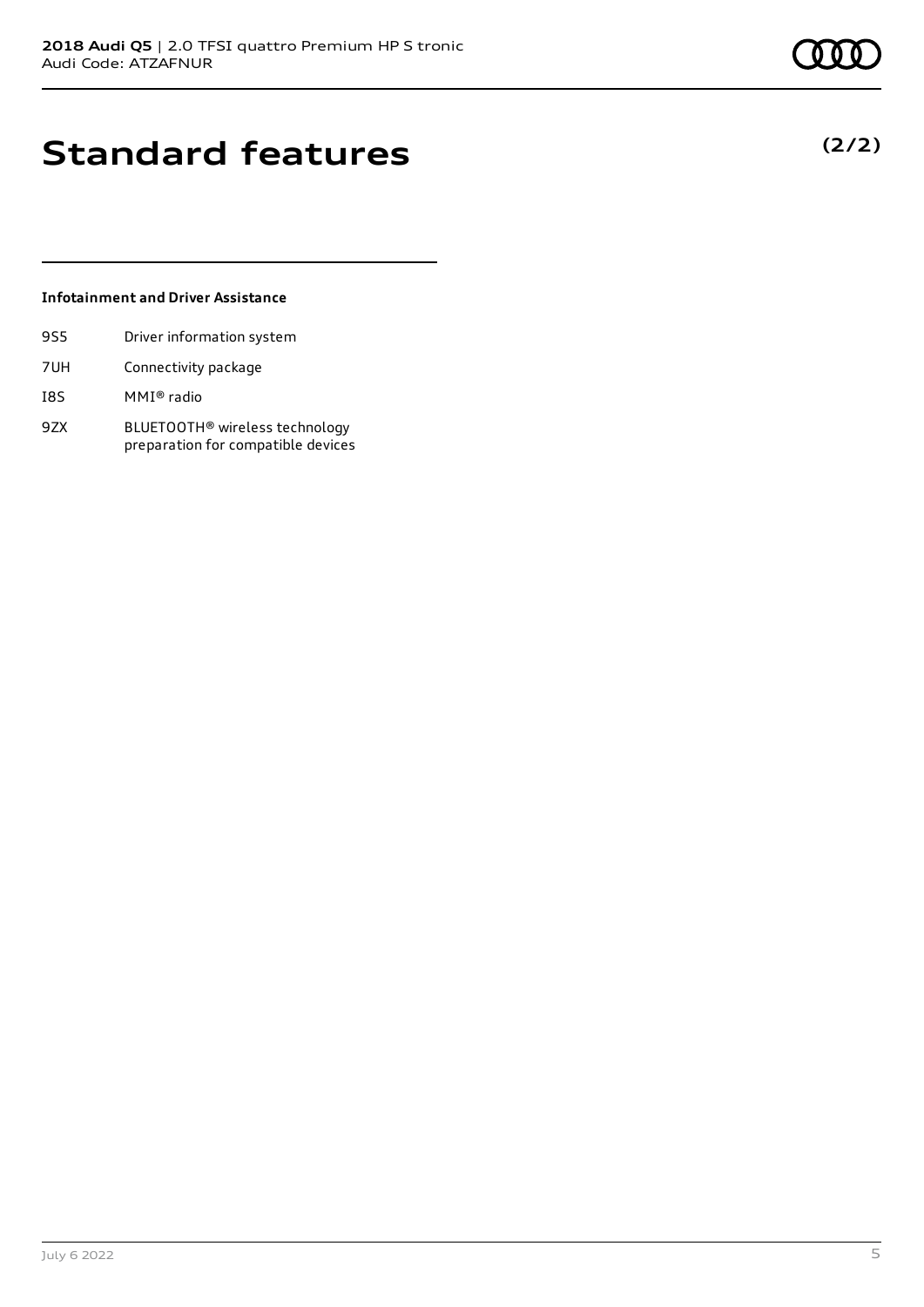### **Dealer remarks**

2018 Audi Q5 2.0T Premium quattro

CONVENIENCE PACKAGE, 19 WHEEL PACKAGE, ABS brakes, Alloy wheels, Audi Advanced Key, Compass, Convenience Package, Driver Seat Memory, Electronic Stability Control, Front dual zone A/C, Heated Auto-Dimming & Power-Adjustable Mirrors, Heated door mirrors, Illuminated entry, Low tire pressure warning, Panoramic Sunroof with Tilt/Slide & Power Sunshade, Power Liftgate, Remote keyless entry, SiriusXM Satellite Radio, Traction control, Wheels: 8 x 19 5-Arm-Wing Design Wheel. Clean CARFAX. Odometer is 11990 miles below market average! 23/27 City/Highway MPG

Come see our state of the art showroom which is the largest of all Audi dealers in Ohio! Our Service Department is unmatched with more Audi Certified technicians than any other Audi dealer in the Buckeye state! Get your service appointment placed sooner with Audi Bedford! For your convenience, we have one of the largest fleet of Audi loaner vehicles in the state for you to use while we service your vehicle. Call our friendly staff today to learn about our latest Audi specials, demo a car, get details on any vehicle, request a brochure, discuss your trade-in or even talk financing on your next car. We are here to help you. Still deciding on which Audi you'd like to be driving? Are you comparing lease programs or internet specials? Maybe you simply want the best price on a new or used car? For all of this and more, look no further than Audi Bedford. Our team of Audi Brand Specialists are professionals and pride themselves on offering you a no-pressure environment, with the quality you expect from a Penske Automotive dealership. We look forward to helping you with your next purchase! -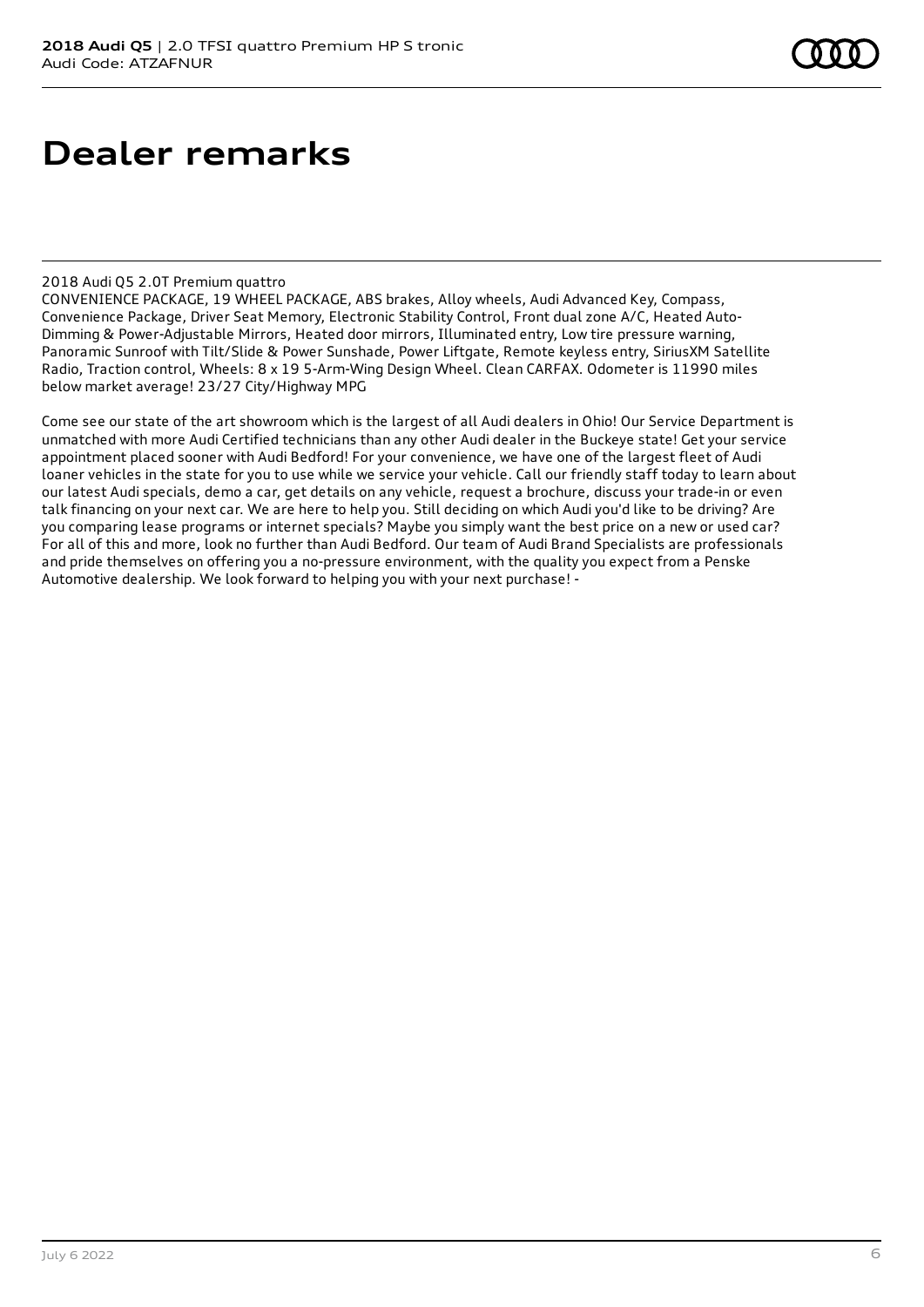# **Technical Specifications**

### **Engineering | Performance**

| Engine type                                 | Four-cylinder                                 |
|---------------------------------------------|-----------------------------------------------|
| Acceleration (0 - 60<br>mph)                | 5.9 seconds seconds                           |
| Engine block                                | Cast-iron                                     |
| Induction/fuel injection Turbocharged/TFSI® |                                               |
| Displacement                                | 2.01                                          |
| Cylinder head                               | Aluminum-alloy                                |
| Max. output ps/hp                           | 252 @ 5,000 - 6,000 @ rpm                     |
| stroke                                      | Displacement/Bore and 1,984/82.5 x 92.8 cc/mm |
| Top track speed <sup>1</sup>                | 130 mph mph                                   |
| Torque                                      | 273 @ 1,600 - 4,500 lb-ft@rpm                 |
| Valvetrain                                  | 16-valve DOHC with Audi valvelift<br>system   |

### **Transmission | Drivetrain**

| Gear ratios: 6th         | 0.508:1                                                                                                                                       |
|--------------------------|-----------------------------------------------------------------------------------------------------------------------------------------------|
| Gear ratios: Final Drive | 5.302:1                                                                                                                                       |
| Gear ratios: 7th         | 0.386:1                                                                                                                                       |
| Gear ratios: 4th         | 1.057:1                                                                                                                                       |
| Transmission             | Seven-speed S tronic® dual-clutch<br>automatic transmission and<br>quattro <sup>®</sup> all-wheel drive with ultra <sup>®</sup><br>technology |
| Gear ratios: 2nd         | 2.190:1                                                                                                                                       |
| Gear ratios: 3rd         | 1.517:1                                                                                                                                       |
| Gear ratios: Reverse     | 2.750:1                                                                                                                                       |
| Gear ratios: 1st         | 3.188:1                                                                                                                                       |

### **Steering**

| Steering type                             | Electromechanical power steering<br>system |
|-------------------------------------------|--------------------------------------------|
| Turning diameter, curb-38.4 ft<br>to-curb |                                            |
| Steering ratio                            | 15.8:1                                     |
|                                           |                                            |

### **Suspension**

| Front axle | Five-link front suspension |
|------------|----------------------------|
| Rear axle  | Five-link rear suspension  |

#### **Brakes**

| Front brakes | 13.3 (ventilated disc) in |
|--------------|---------------------------|
| Rear brakes  | 13.0 (ventilated disc) in |

| Alternator | 110-150 A   |
|------------|-------------|
| Battery    | 420 A/75 Ah |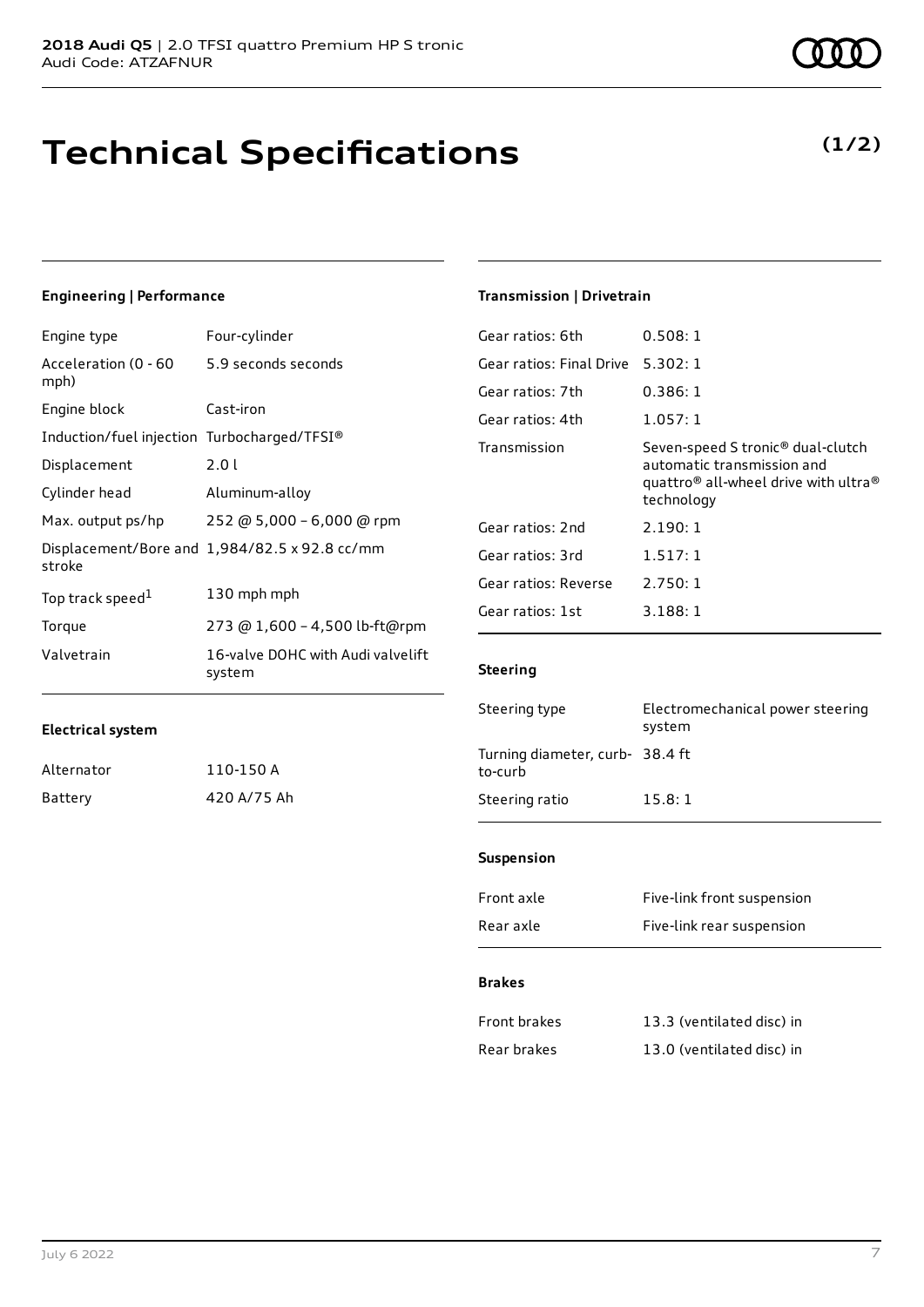## **Technical Specifications**

### **Body**

| Material | Multi-material body construction<br>(steel and aluminum composition) |
|----------|----------------------------------------------------------------------|
|          |                                                                      |

### **Warranty | Maintenance**

| Warranty    | 4-year/50,000-mile Audi New<br>Vehicle Limited Warranty                                   |
|-------------|-------------------------------------------------------------------------------------------|
| Maintenance | 12-month/10,000-mile (whichever<br>occurs first) NO CHARGE first<br>scheduled maintenance |

### **Exterior Measurements**

| Height                           | 65.3 in  |
|----------------------------------|----------|
| Overall width without<br>mirrors | 74.5 in  |
| Length                           | 183.6 in |
| Wheelbase                        | 111.0 in |
| Drag coefficient                 | 0.32 Cw  |
| Overall width with<br>mirrors    | 84 3 in  |
| Track rear                       | 63.3 in  |
| Track front                      | 63.6 in  |
| Curb weight                      | 4,045 lb |
| Ground clearance,<br>loaded      | 8.2 in   |

### **Interior measurements**

| Seating capacity                          | 5                      |
|-------------------------------------------|------------------------|
| Shoulder room, rear                       | 56.5 in                |
| Head room with front<br>sunroof           | 40.2 in                |
| Leg room, rear                            | 37.8 in                |
| Shoulder room, front                      | 57.7 in                |
| Head room with rear<br>sunroof            | 37.7 in                |
| Head room, rear                           | 39.3 in                |
| Leg room, front                           | 41.0 in                |
| Head room, front                          | 41.7 in                |
| Cargo volume, rear<br>seatbacks up/folded | 26.8/60.4 cu ft, cu ft |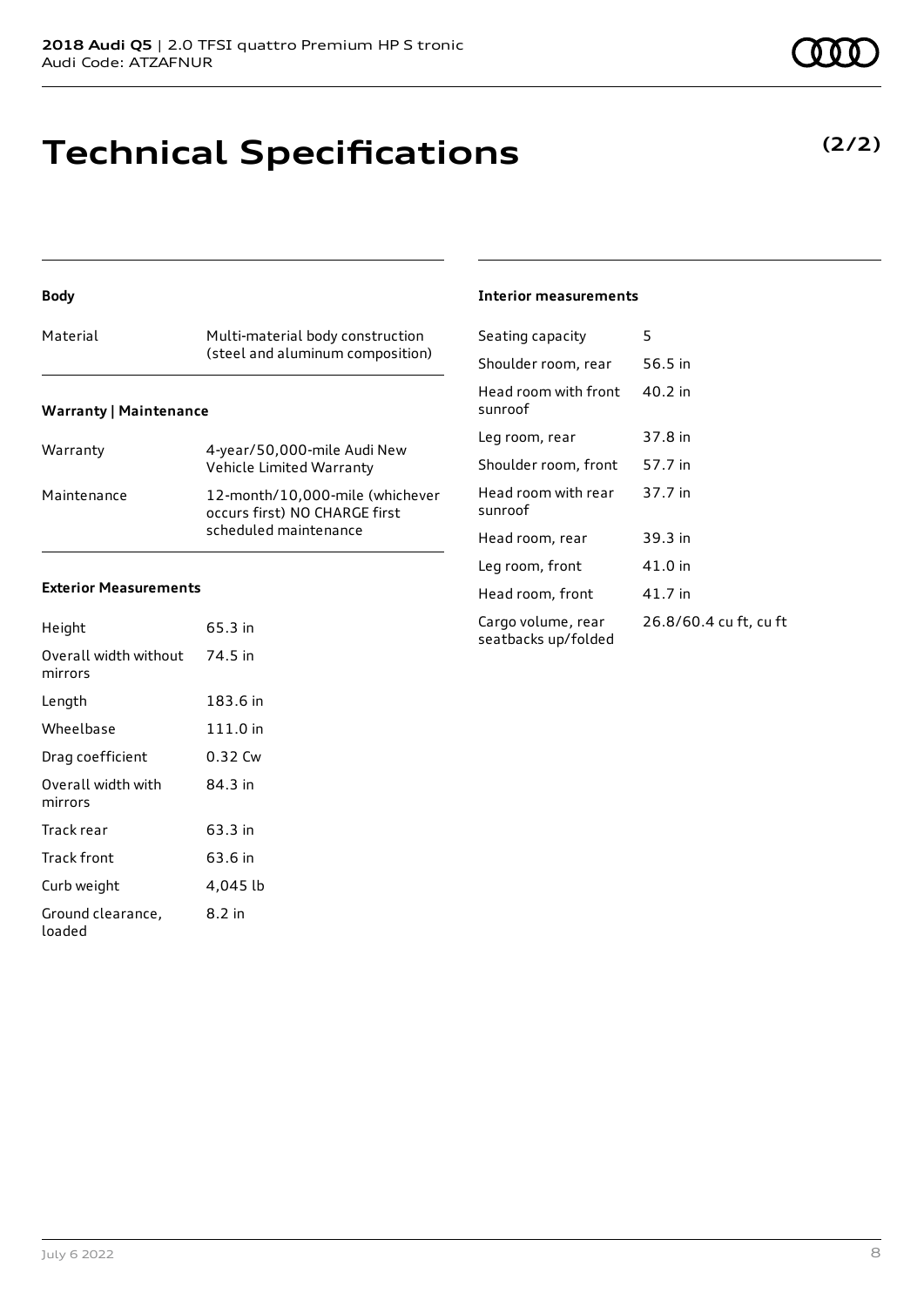### **Consumption- and emission**

**Consumption by NEDC**

combined 25 mpg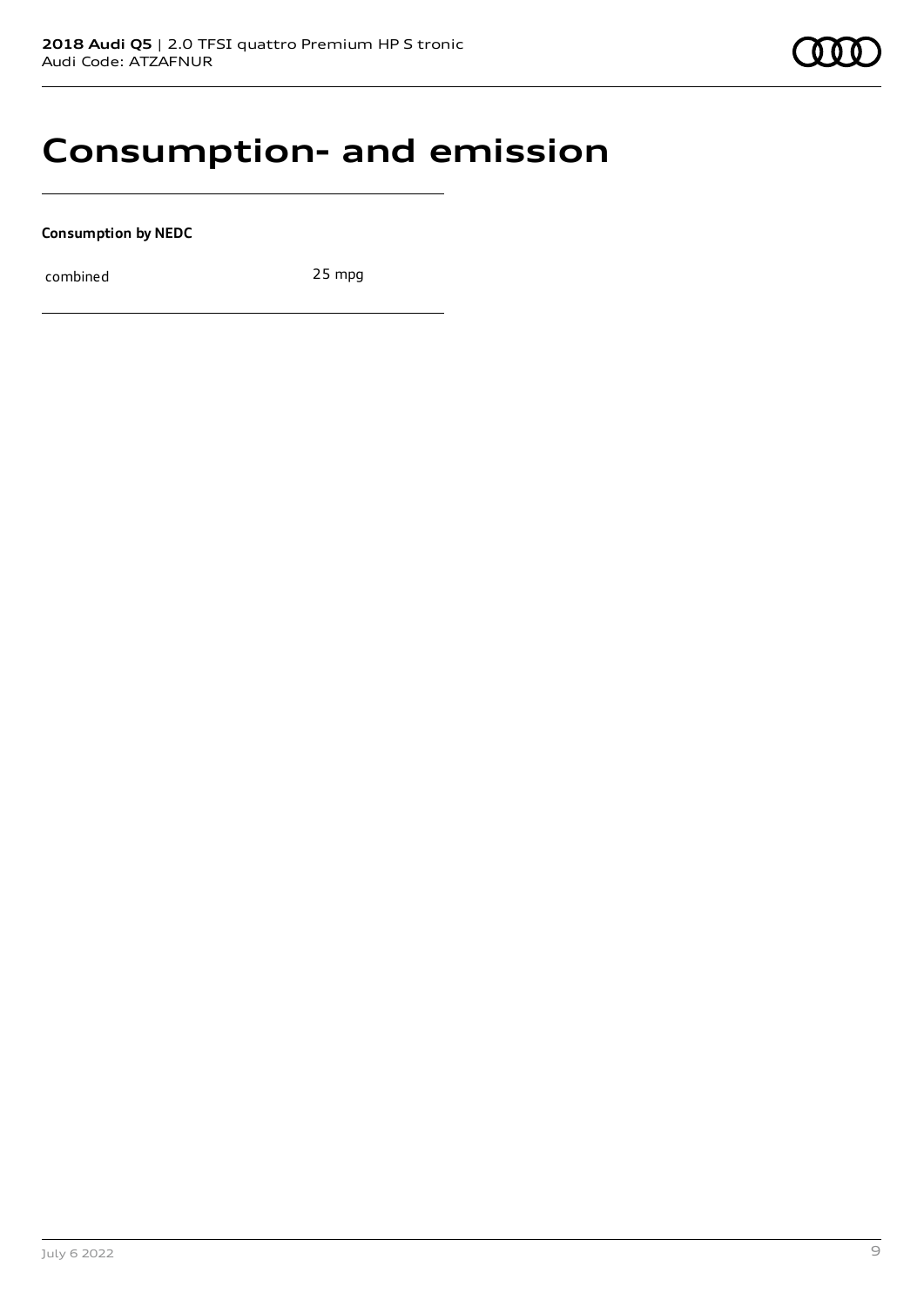### **Contact**

Dealer **Audi Bedford**

19400 Rockside Rd 44146 Bedford OH

Phone: +14402324700 FAX: 4402325354

www: [https://www.bedfordaudioh.com](https://www.bedfordaudioh.com/)